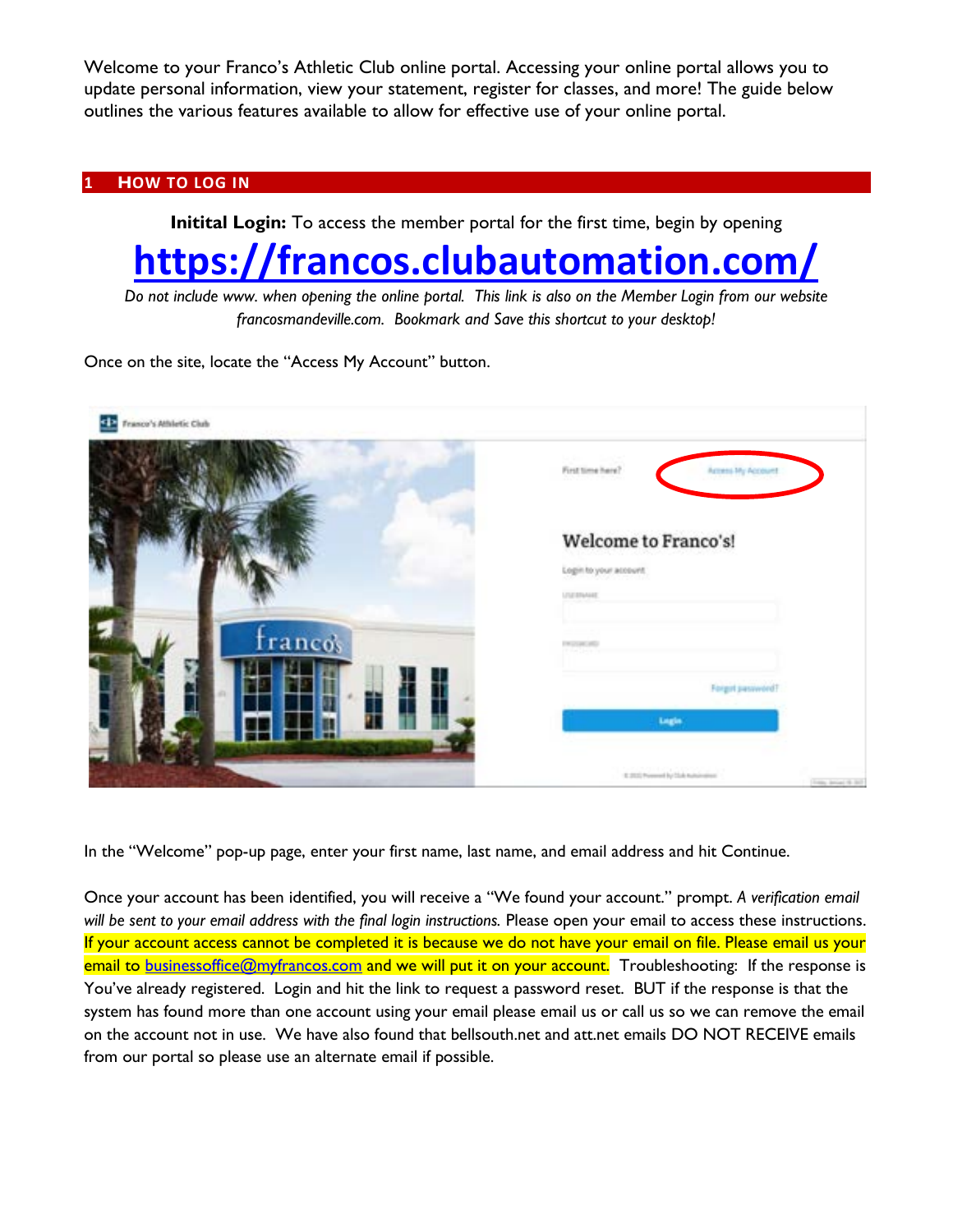

| Already, have an account?                          | Login |                                                                                                                            |
|----------------------------------------------------|-------|----------------------------------------------------------------------------------------------------------------------------|
| <b>Welcome!</b><br>Create your account             |       | Find my Account                                                                                                            |
| <b>DOT NAME</b><br>FIRST HAME.<br><b>MALADORES</b> |       | We found your account.<br>An email has been sent to "your email address"<br>contacting instructions to reset your account. |
| Continue                                           |       | OK                                                                                                                         |

The email you receive includes a verificatin link that needs to be opened to complete the setup process. Once the link is selected, you will be directed to an information page where you will enter/verify your personal information.

**Note:** *You will only be directed to this information page during your initial log in. Future logins will not require this step.* 

Finally, complete all required fields on the information page, agree to the standard liability waiver, and select "Save Account". You will then be directed to the online portal home page!

| Please verify & complete your information in the form below |                                           |                                                                          |                     |                                            |
|-------------------------------------------------------------|-------------------------------------------|--------------------------------------------------------------------------|---------------------|--------------------------------------------|
| Contact Info<br>First Name<br>Last Name"<br>Address'        | Terry<br>Andrews<br>- 8 1 1 1 1 1 1 1 1 1 | Billing Info<br>Name on Card<br>Credit Card #<br>Expiration Date<br>TEFE | Simon W.<br>Contact | Family Members<br><b>Add Family Member</b> |

**Standard login:** After completing the initial log in steps, your account has been created and you no longer need to use "Access My Account" to log in. Going forward, your username will be the email address you have on file. You will enter your username and password in the Login box.

#### **USE THESE SAME CREDENTIALS WHEN LOGGING IN AND USING THE FRANCO'S APP!**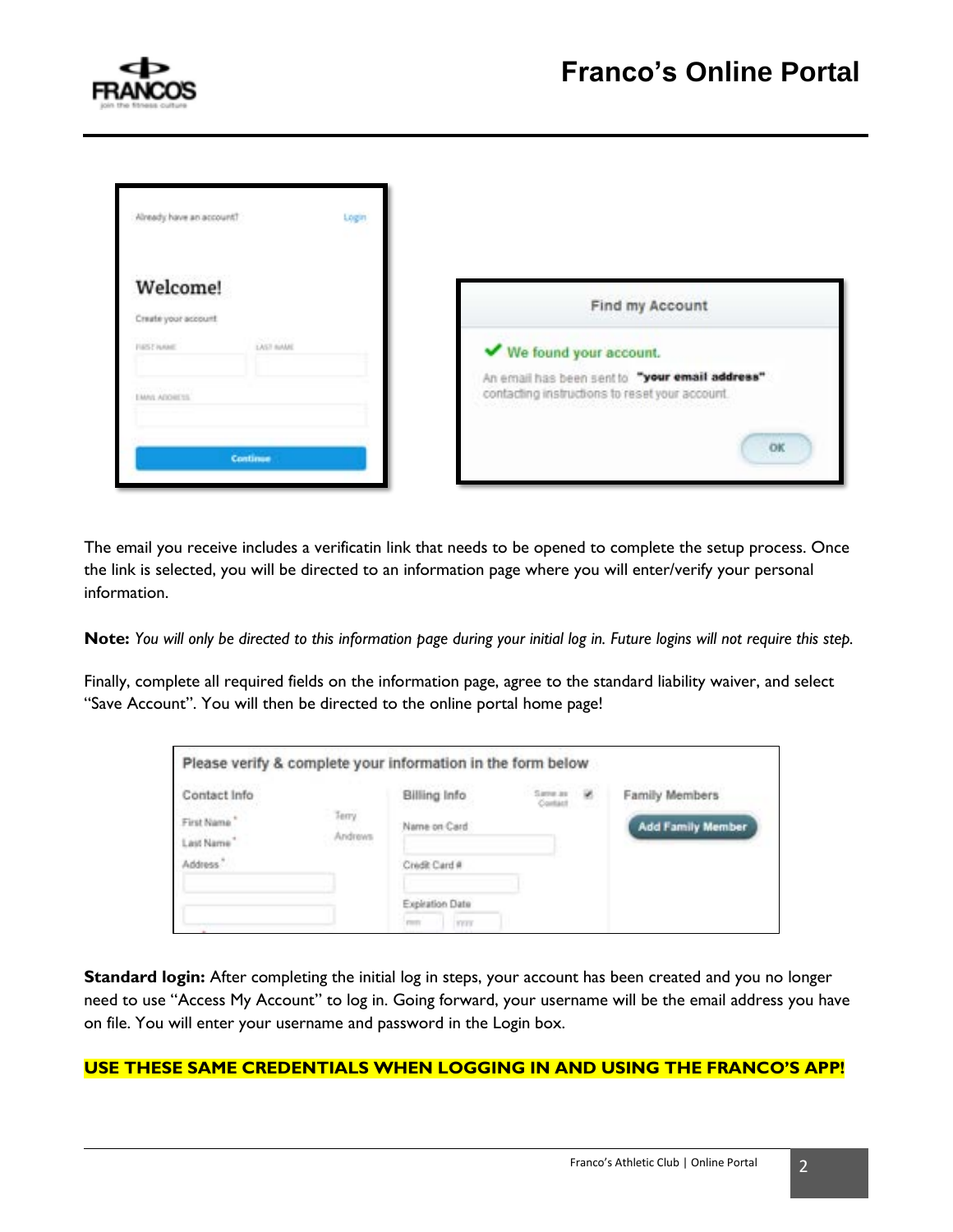

## **Franco's Online Portal**

**CID** Franco's Athletic Club

|               | First time here?<br>Access My Account                            |
|---------------|------------------------------------------------------------------|
| ř             | Welcome to Franco's!<br>Login to your account<br><b>USEBBARE</b> |
| Ę<br>franco's | NUMBER                                                           |
|               | Forgot password?<br>Login                                        |
|               | 8 2022 Powered by Club Automation                                |

**Questions:** If you have any problems accessing your account, select "Forgot your password?" and a new verification link will be sent to your email. If you need help accessing your account or the email you provided isn't recognized by the system, contact your club for further assistance by calling the Business Office at 985-792- 0220.

#### **2 MEMBER PORTAL OVERVIEW**

**Home Page:** When logging in you will be directed to your "Home" page. The home page includes the following:

- *Current balance and membership type* these will be listed just below your name.
- *Club Announcements* be sure to review for any updates or announcements.
- *Upcoming events and registrations* listed on the right side of the home screen will be your booked upcoming classes, programs, or private lessons, etc.
- *Note*: if you are the primary account holder, select the dropdown menu to the right of your name to navigate to different family members' profiles.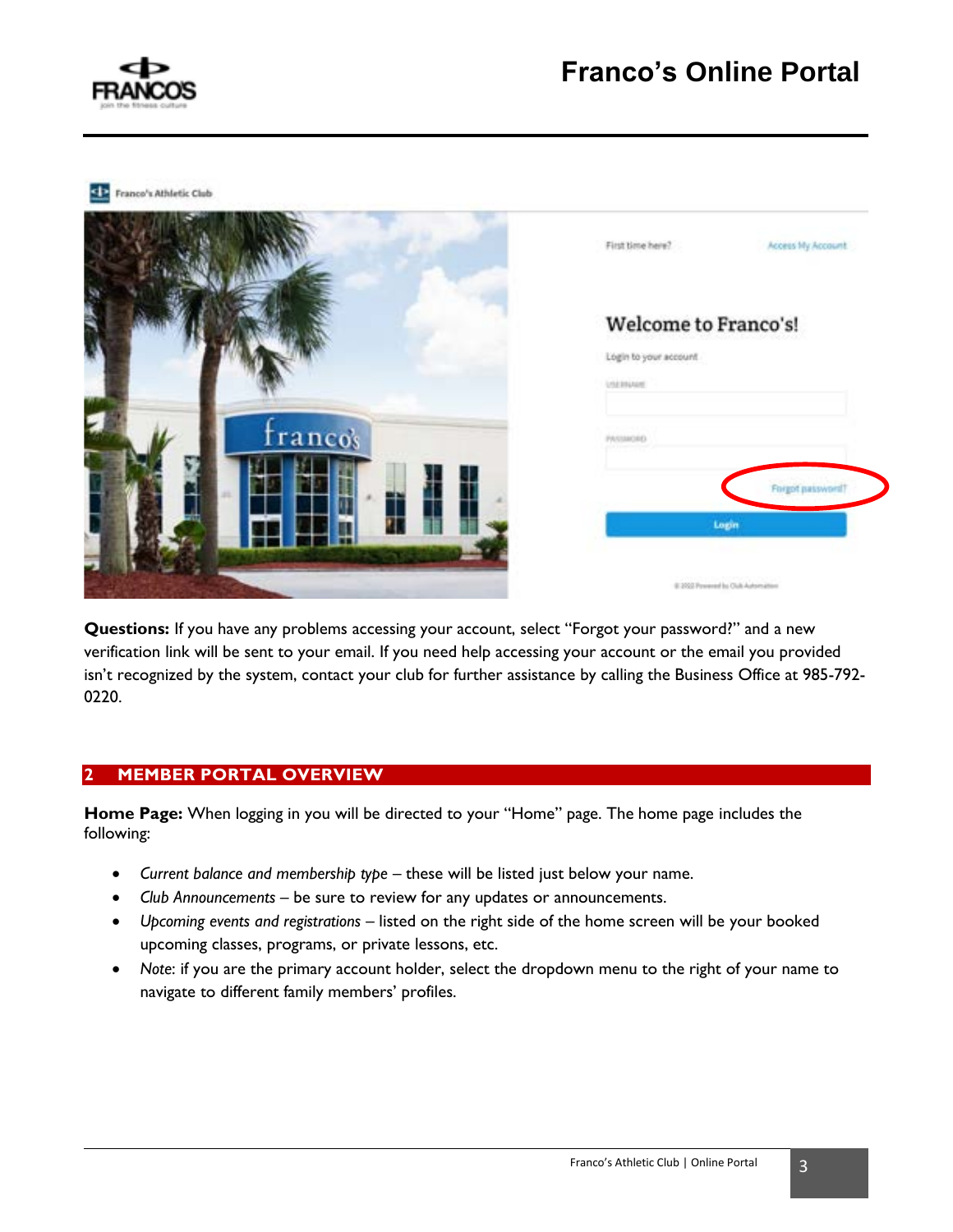



**Member Portal Tabs:** Located on the left side of the member portal are the tabs you will use to access your profile, classes, member statement, etc.

- **Home:** Navigate back to the "Home" screen outlined above
- **View My Info:** Update personal and billing information
- **Reserve a Court/Lane:** Book new and/or edit existing tennis, racquetball court or swim lanes
- **Register for Programs:** Register for program sessions (not drop-in classes)
- **Register for Classes:** Register for drop-in classes, i.e. Zumba, Yoga, Cardio Tennis, Tennis Clinics
- **View My Statement**: Review charges and payments posted to your statement
- **Pay my Bill**: Make online payments for outstanding charges on your account
- **Packages**: View packages and usage
- **Account Access**: Determine what linked family members can access on their portal
- **Notifications**: Opt in or out of club email communications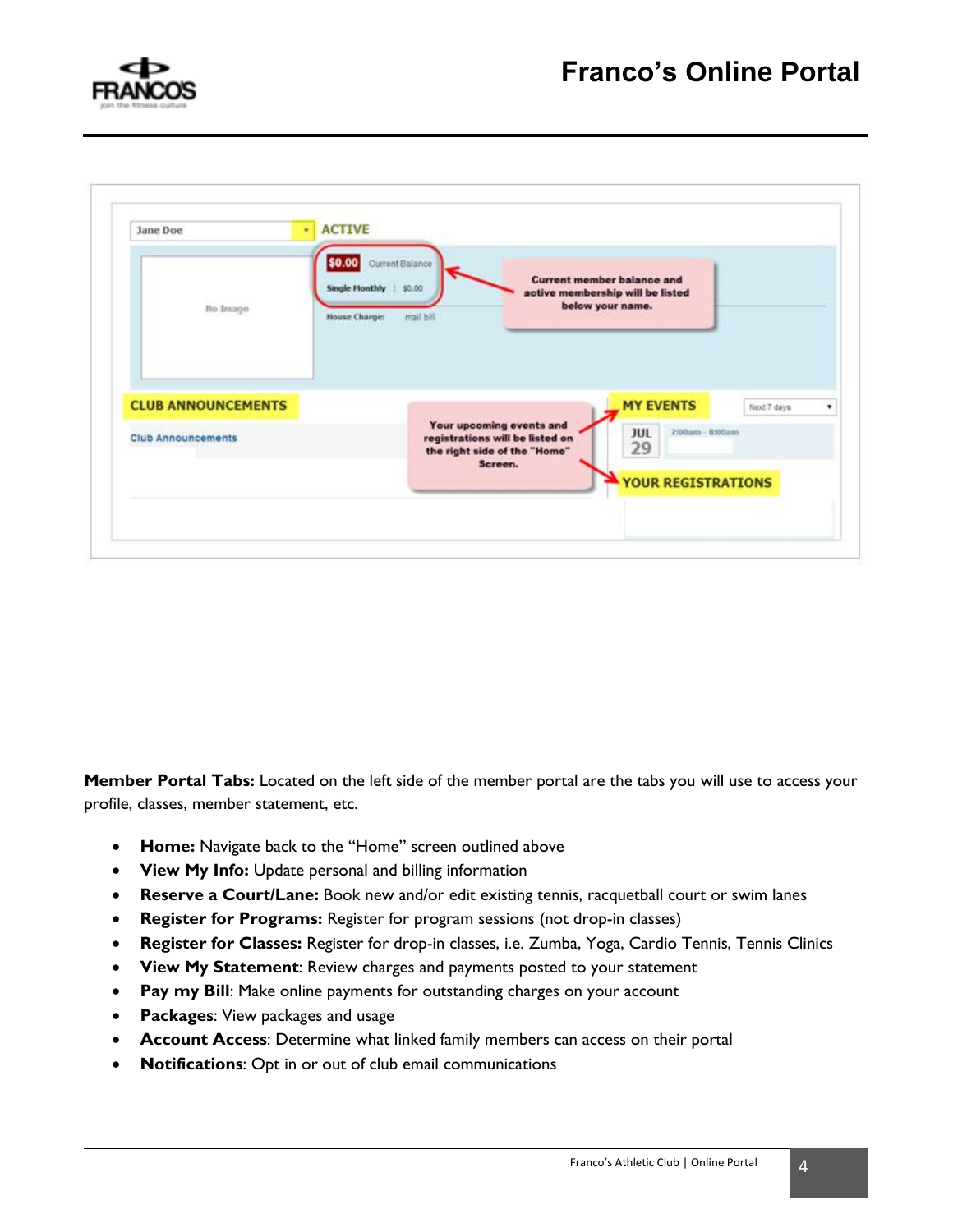

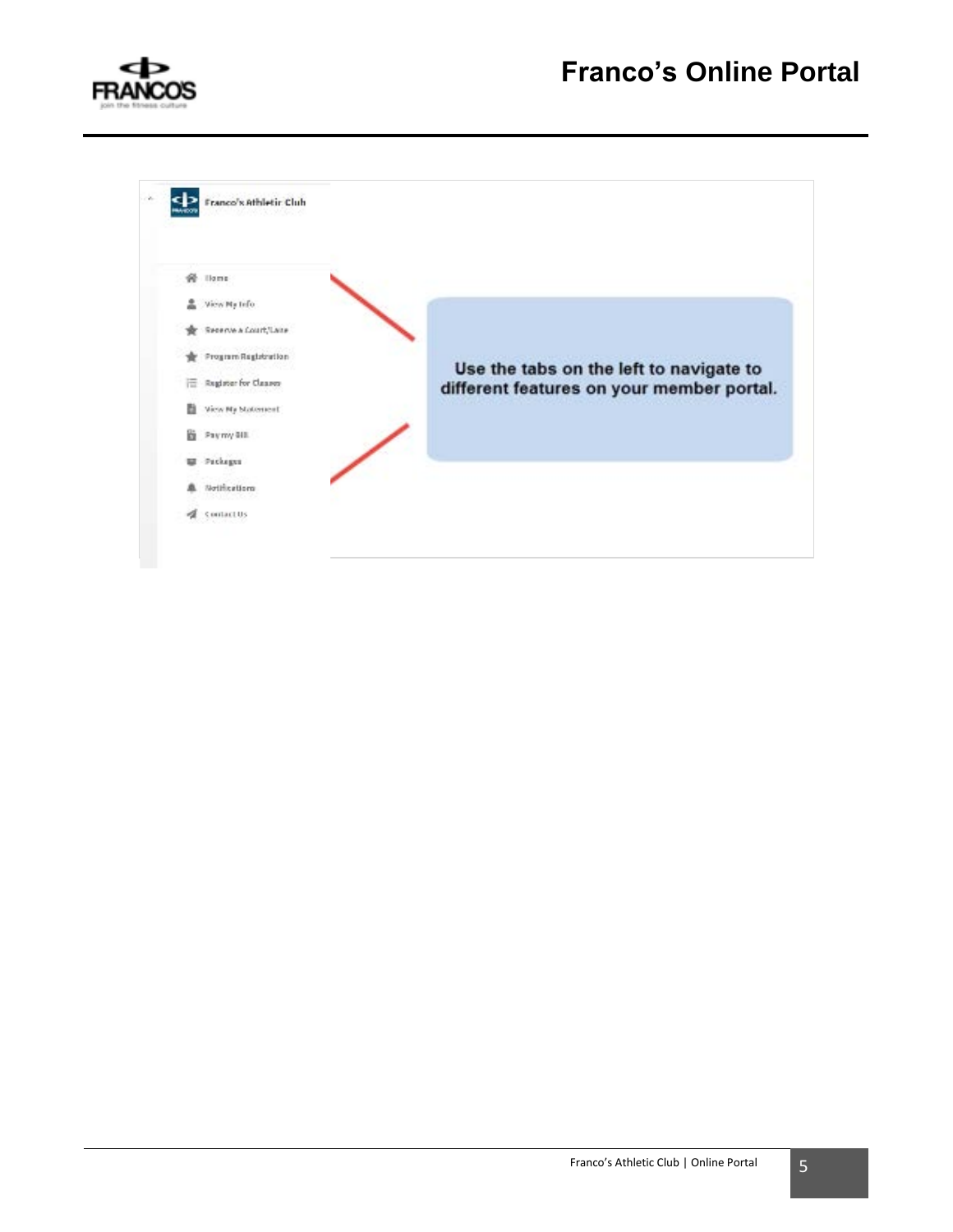

#### **3 VIEW MY INFO**

From this tab you can update your personal and billing information, along with any linked members' information when logged in as the primary member.

Personal Information: To update your personal information, select "Edit" in the top right corner of the Personal Information box.

| PERSONAL INFORMATION |           |                 |                                              |  |
|----------------------|-----------|-----------------|----------------------------------------------|--|
| Name                 | lane Doe  | Phone<br>Number | $(123)$ 456-789 [H]<br>$(987) 654 - 321$ [C] |  |
| Access Card          | -not set- |                 | (555) 555-5555 [E] (John Doe,<br>Husband)    |  |

**Billing Information:** To update your payment method, select "Edit" in the top right corner of the Billing Information box. Bill information can be updated on the primary account.

| <b>BILLING INFORMATION</b>                                                       |             |                        |                 |
|----------------------------------------------------------------------------------|-------------|------------------------|-----------------|
| House Charge                                                                     | Credit Card | Credit Card Type       | <b>Visa</b>     |
| Statement Delivery Method                                                        | email       | Credit Card #          |                 |
| and the short of a short<br>Tax exempt<br>the control of the control of the con- | No<br>92    | Name on Card           | Laura           |
|                                                                                  |             | Card Expiration        | 06/01/2017      |
|                                                                                  |             | <b>Billing Address</b> | Same as Contact |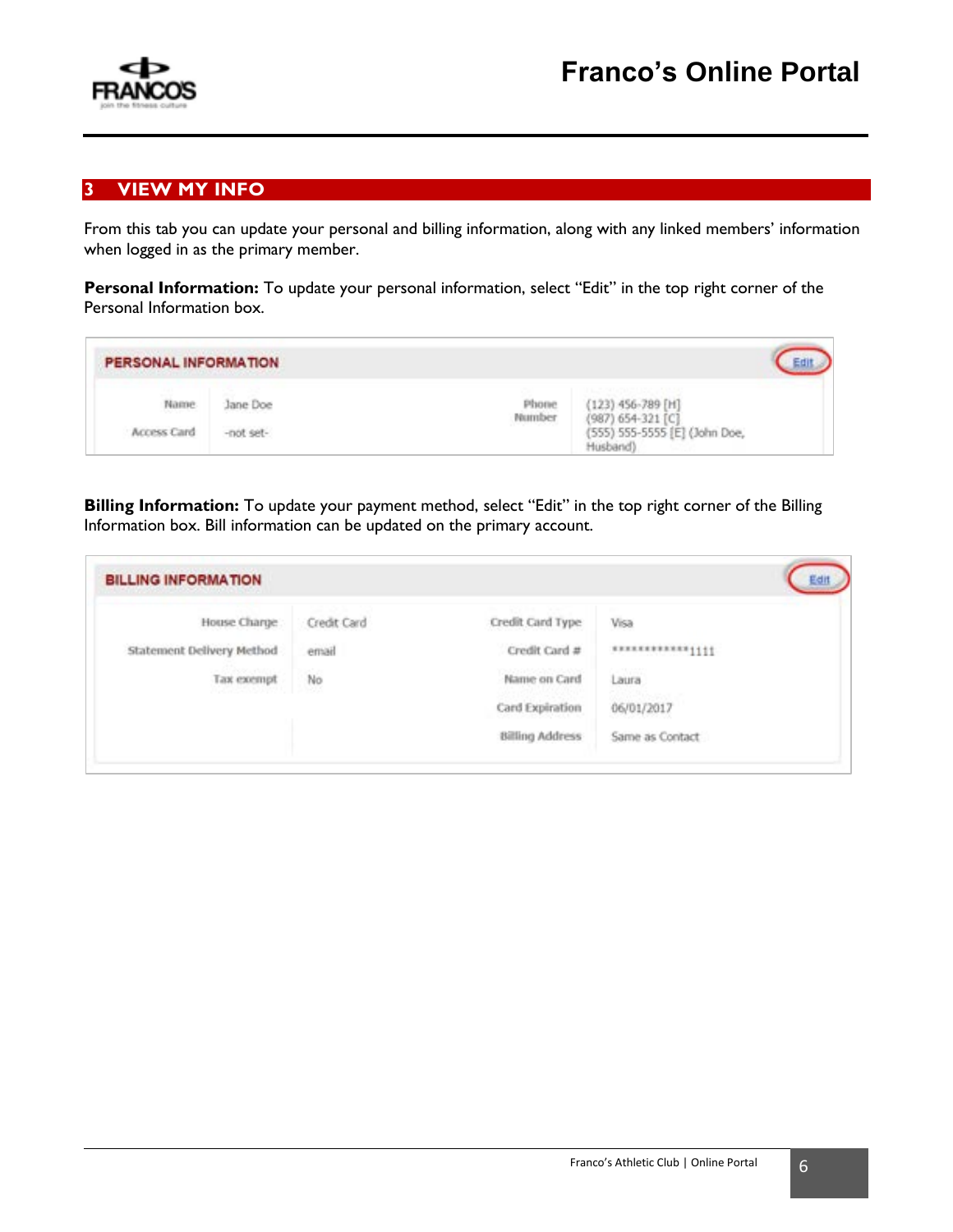

#### **4 RESERVE A COURT / LANE**

When selected, this tab allows you to reserve a racquetball court, tennis court or swim lane.

Select "Reserve a Court/Lane" and follow the steps below to complete the reservation.

| What Service?        | Tennis                         |                      |                 |
|----------------------|--------------------------------|----------------------|-----------------|
| Where?               | Franco's Health  v             | Any Location<br>π.   | Any Courts<br>۳ |
| Who will host?       | Test Member Pri *              |                      |                 |
| <b>Ball Machine?</b> | No<br>Yes                      |                      |                 |
| When?                | 09/23/2020<br>6<br>$\approx$   | 30 Min<br>60 Min     | 90 Min          |
|                      | Search                         |                      |                 |
| Pick a Time          | <b>Clay Courts</b>             | <b>Hard Courts</b>   |                 |
|                      | 12:00 pm<br>12:30 pm           | 12:00 pm<br>12:30 pm |                 |
|                      | $1.00 \text{ pm}$<br>$1:30$ pm | 1:00 pm<br>1:30 pm   |                 |
|                      | 2:00 pm<br>$2.30$ pm           | $2.00$ pm<br>2.30 pm |                 |

- 1. **What Service?** Select between: Swimming or Racquetball.
- 2. **Where?** Select which court/lane you wish to reserve.
- 3. **Who will host**: Select the person scheduling the reservation. When you are logged in, your name will auto-fill as the host.
- 4. **Ball Machine:** For when tennis courts come online, when select yes to book the ball machine within prescribed times. *The ball machine is only available on Court 1.*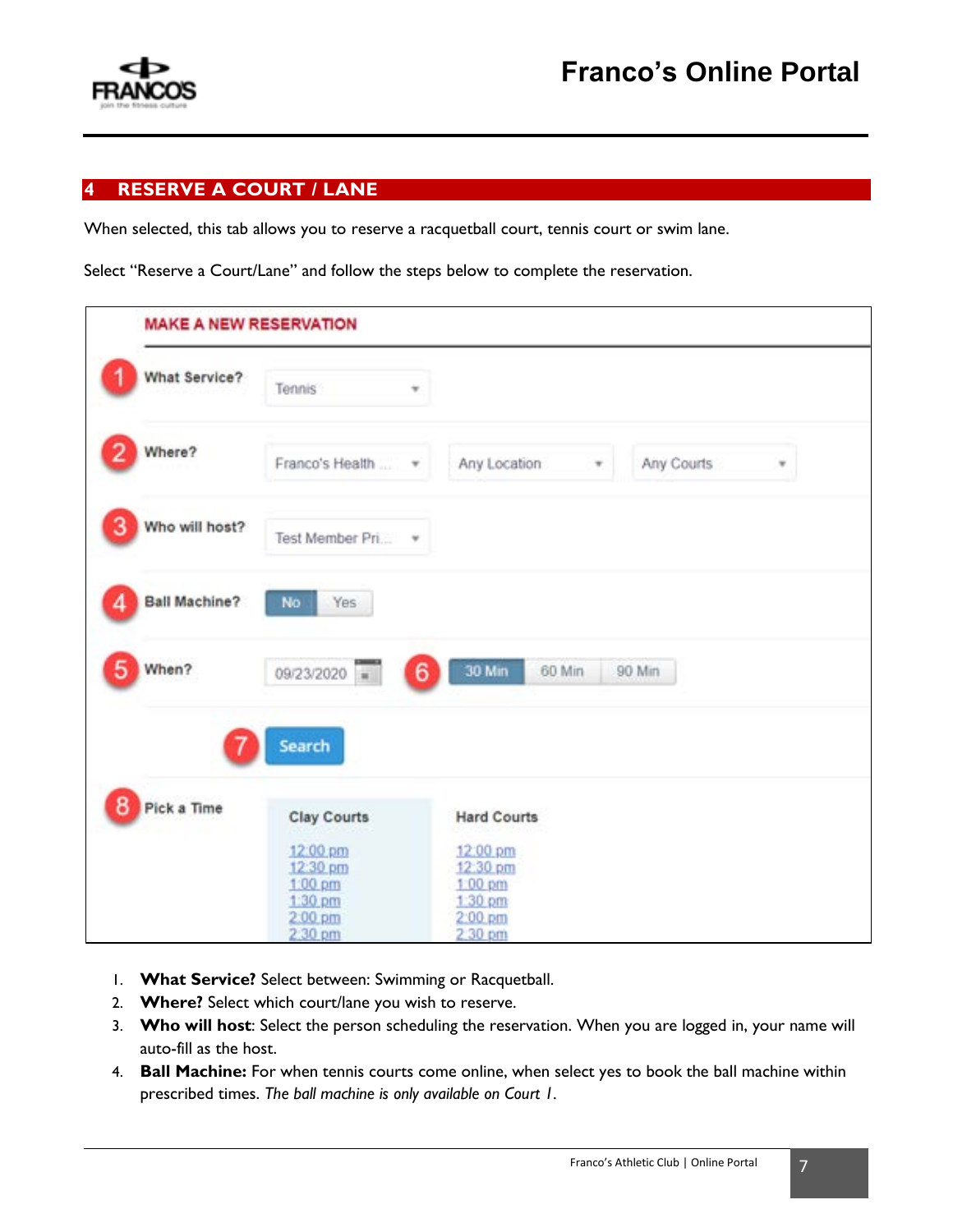



- 5. **When:** Select the date for which you want to reserve a court.
- 6. **Duration:** Then select the length of the reservation (30 minutes, 60 minutes, or 90 minutes).
- 7. **Search**: Select the Search button to generate a list of available court reservation times.
- 8. **Pick A Time**: Choose the time you want to reserve and the "Confirm Reservation" window will appear. Press Confirm and then OK to finalize the reservation.

| Conferri Flessenadors                              |                                                              | ٠                    |                                         |                |                                              |
|----------------------------------------------------|--------------------------------------------------------------|----------------------|-----------------------------------------|----------------|----------------------------------------------|
| Died Town: tour 2 come 2 com-<br>Another (in link) | The foreverse mentions will be invented for the inservations |                      |                                         |                |                                              |
| field fally published.                             | <b>Test Homber Primary</b><br>its beauty                     |                      | Confirm Reservation                     |                | ×                                            |
|                                                    |                                                              |                      | Reservation Completed                   |                |                                              |
|                                                    |                                                              |                      |                                         |                |                                              |
|                                                    |                                                              |                      |                                         |                |                                              |
|                                                    |                                                              |                      |                                         |                |                                              |
|                                                    |                                                              | Carline              |                                         |                |                                              |
|                                                    | Franco's Athletic Club                                       |                      |                                         |                |                                              |
|                                                    |                                                              |                      |                                         |                | Wekerte, Text                                |
|                                                    |                                                              |                      |                                         | more Ecotation | Lithod Public, Lost Metallet Primery Liugent |
| <b>Liftane</b>                                     | YOUR RESERVATIONS                                            | Howt                 | Activity                                |                | Players                                      |
| $\frac{A}{2}$ Here                                 | 0.00 AM - 0.30 AM<br>Thu, Sep 24, 2020                       | Test Marcher Pronany | Terms Reservators (Herd Courts Court 1) |                | Let Carton                                   |
| <b>ALL</b> Vest McDds                              |                                                              |                      |                                         |                |                                              |
| Ξ<br><b>Scoolers</b> in Links (Las                 | MAKE A NEW RESERVATION                                       |                      |                                         |                |                                              |
| n.<br><b>Program Registration</b>                  | What Service?<br>Tenta                                       |                      |                                         |                |                                              |

Your Reservations: Your active reservations will display at the top of the screen under You Reservations.

**Edit/Cancel:** If you need to edit or cancel, please click on the appropriate action to the far right of your reservation and follow the steps. Edit will allow you to change the names of the players or the time/day. Canceling a reservation will remove your reservation and free up the court. Please remember that cancelation policies still apply if you cancel your court within the cancelation period.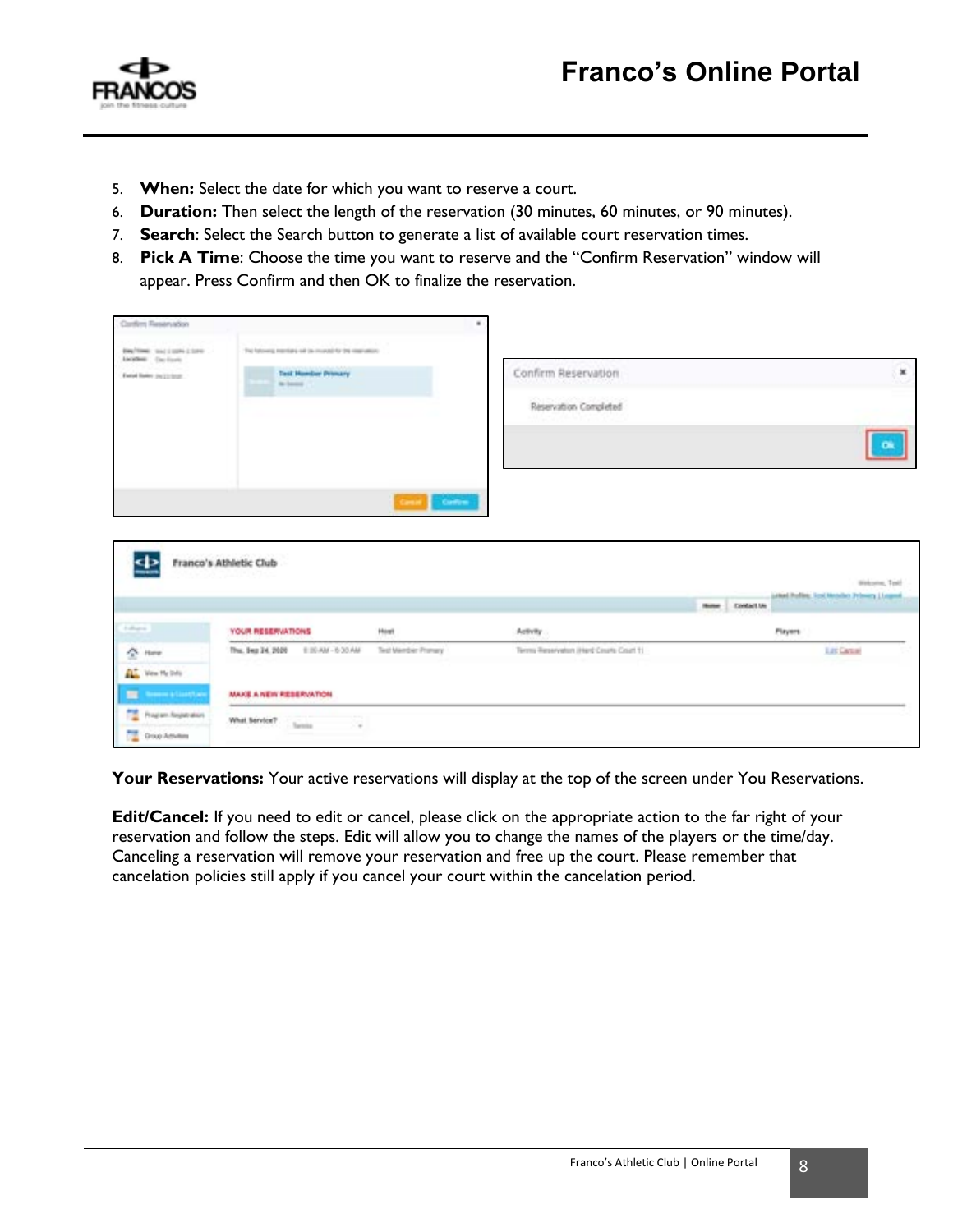

#### **5 REGISTER FOR PROGRAMS**

This tab will allow you to register for all programs currently available for online registration including Kids Day Camps, Youth Tennis Programs, Swim Lessons and Youth Fitness Programs. To complete your registration:

- Begin by locating the program from the list provided. You can also narrow your search using the filters provided at the top of the page, i.e. keyword or event time.
- Once you have identified the class, either click on the class name or select "Learn More" to the right of the program name.
- Note: Some classes are age restricted. You will only see classes for which you or someone in your family are eligible.

| Search by program name                                                                                                                                                                                                                       | All Events                       |            | ا ب                                     |                                                      |
|----------------------------------------------------------------------------------------------------------------------------------------------------------------------------------------------------------------------------------------------|----------------------------------|------------|-----------------------------------------|------------------------------------------------------|
|                                                                                                                                                                                                                                              | Franco's Health Club & Spa       |            | w.                                      |                                                      |
| $\times$ to<br>Event time<br>v.                                                                                                                                                                                                              |                                  |            | Sun I Mon I Tue I Wed I Thu I Fri I Sat |                                                      |
| Search by Age<br>to<br>From                                                                                                                                                                                                                  |                                  |            |                                         | <b>Search classes</b>                                |
|                                                                                                                                                                                                                                              | Location                         | Department | Days of Week                            |                                                      |
|                                                                                                                                                                                                                                              |                                  |            |                                         |                                                      |
|                                                                                                                                                                                                                                              | Franco's Health Club & Spa       |            |                                         |                                                      |
|                                                                                                                                                                                                                                              | Franco's Health Club & Spa       |            |                                         |                                                      |
|                                                                                                                                                                                                                                              | Franco's Health Club & SpaFfness |            |                                         |                                                      |
|                                                                                                                                                                                                                                              | Franco's Health Club & Spa       |            | Man                                     | Learn More<br>Learn More<br>Learn More<br>Learn More |
|                                                                                                                                                                                                                                              | Franco's Health Club & Spa       |            |                                         | Learn More                                           |
| Program Name                                                                                                                                                                                                                                 | Franco's Health Club & Spa       |            |                                         | Learn More                                           |
|                                                                                                                                                                                                                                              | Franco's Health Club & Spa       |            |                                         | Lisarn More                                          |
| Challengers Tennis (ages 8 - 10)<br>Hot Shots Tennis (ages 6 - 7)<br>Junior Fitness Instruction<br>Kids Camp - MLK Jr. Holiday<br>Scoolty Doo Tennis (ages 4 - 5)<br>Spring Flippers Swim Clinic<br>Swim Lessons<br>Tournament Players Group | Franco's Health Club & Spa       |            |                                         | Learn More                                           |

Once you have selected the program, all available sessions for the program will be listed. Select the green "Sign Up" for the session you would like to register.

| Class # Date/Time                                      | Location                   | Session                          | Price                        |  |
|--------------------------------------------------------|----------------------------|----------------------------------|------------------------------|--|
| JFI Thu Fri Sat.<br>the property of the control of the | Franco's Health Club & Spa | November 11/19/2020 - 11/21/2020 | \$125.00<br><b>RADY ROOM</b> |  |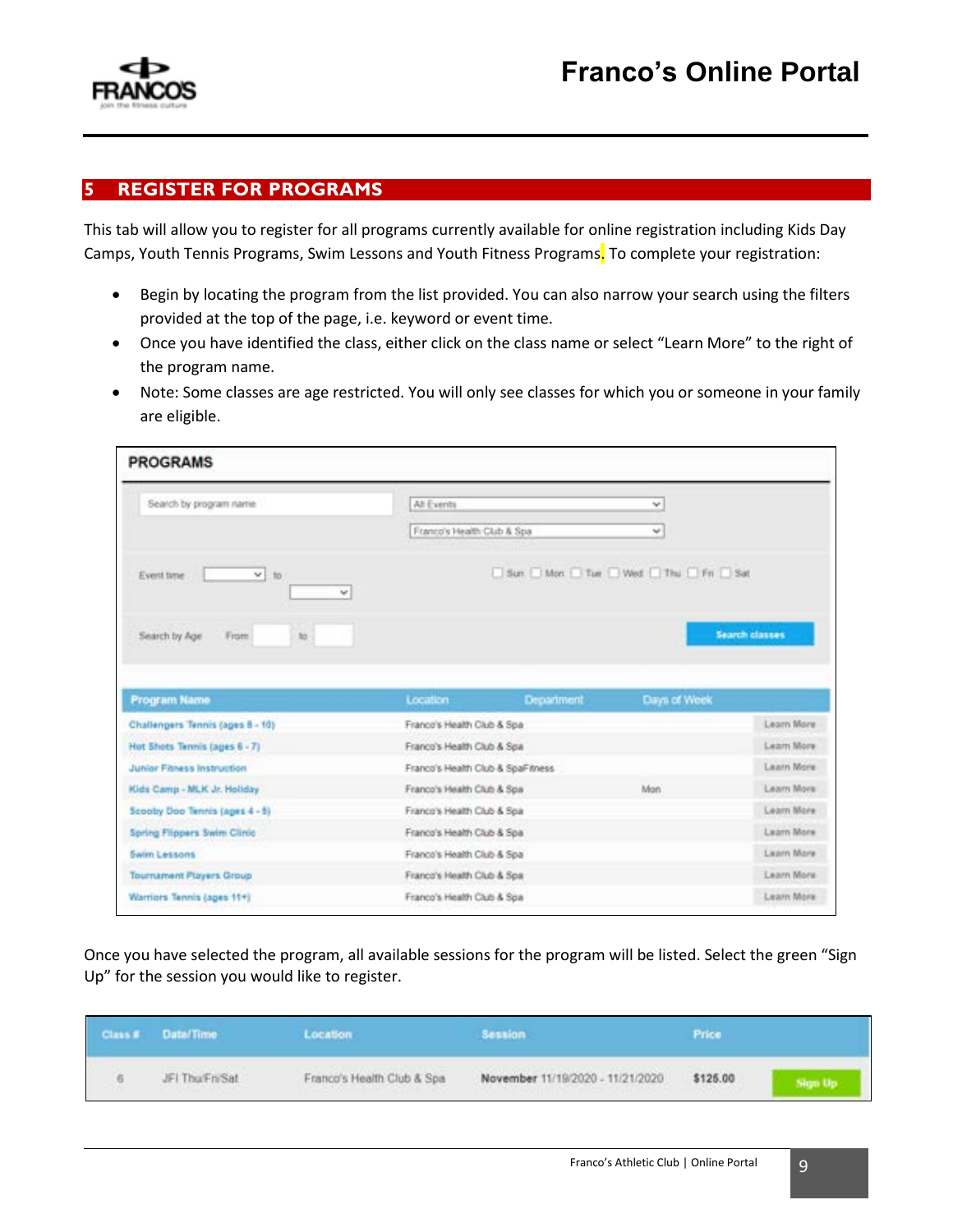



- You will then be asked to select the member who will be registering for the class
	- o **Note**: if you are the primary account holder and have family members linked to your account, all eligible members will be listed in this screen.
		- After selecting the member name, click "Add to Cart" to proceed with registration.

| Sign Up / Add family members                                                                                                         |  |
|--------------------------------------------------------------------------------------------------------------------------------------|--|
| Select which profile(s) to register in this class. By proceeding with<br>registration, you are agreeing to the terms and conditions. |  |
|                                                                                                                                      |  |
| Test - \$125.00                                                                                                                      |  |
| Test - \$157.00                                                                                                                      |  |
| Test - \$157.00                                                                                                                      |  |
|                                                                                                                                      |  |

- The program has now been added to your "cart" and payment can be taken. Your spot in the class will be held for 20 minutes while you are taking payment.
- Select "View Cart" in the top right corner to process payment and complete your registration to process.

| ٠<br>Franco's Athletic Club<br>-- |                  | 19:57               | Viete Carl<br>-<br>Writtsma, Text? |
|-----------------------------------|------------------|---------------------|------------------------------------|
|                                   | <b>Hilteries</b> | <b>Contract Man</b> | Visibles), Text Monday, Belazzer 1 |

- In your cart, confirm the charges and select the green "Continue to check out" button.
- Follow the prompts to enter payment and complete registration.
- Once you have processed your payment, the student will now be registered for the program and their spot secured on the roster.
- To navigate back to the home page, select the home icon in the top right corner.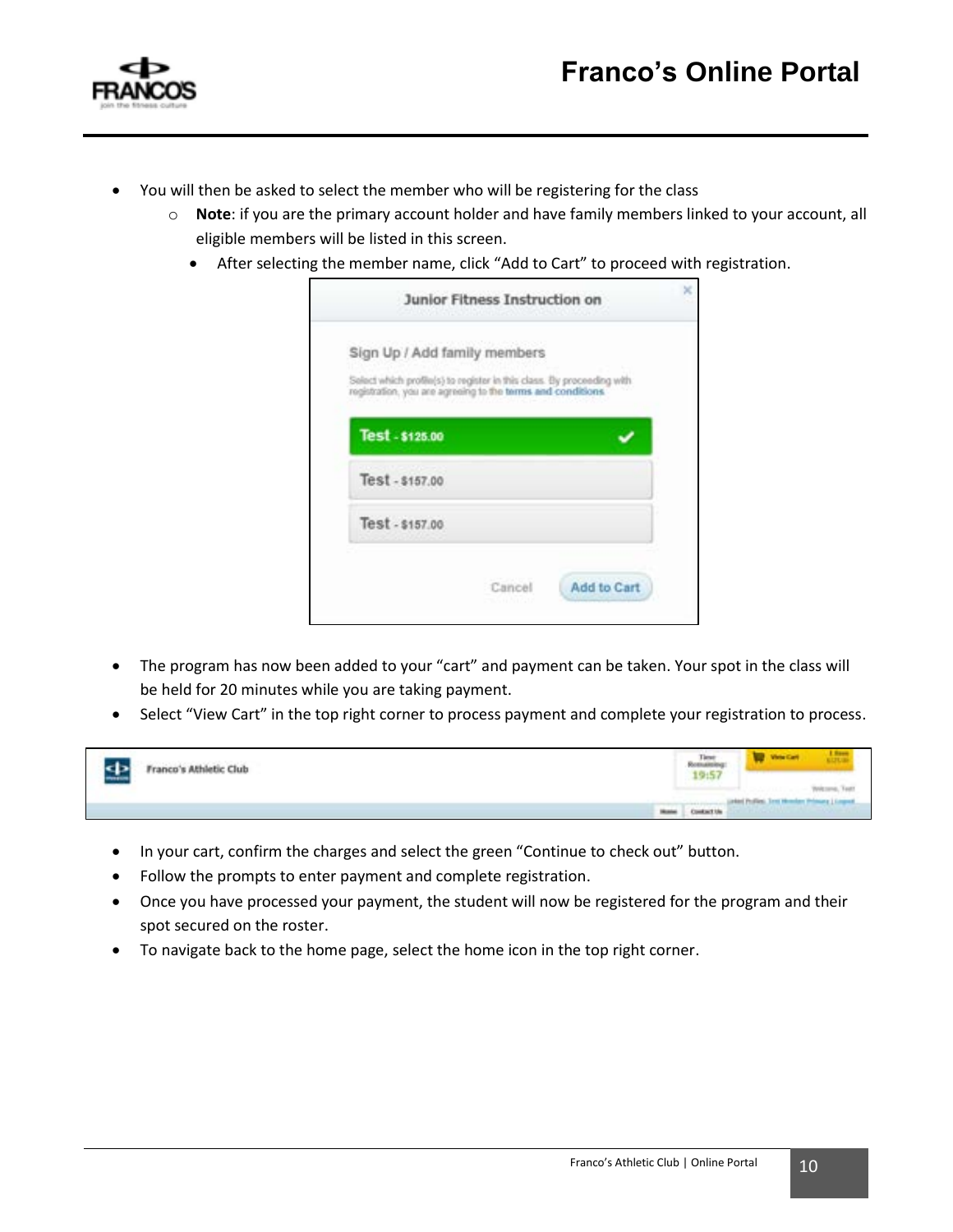

#### **6 REGISTER FOR CLASSES**

The "Register for Classes" tab will allow you to register for daily/drop-in classes, i.e. **FREE Studio Cycling, Yoga & Group Exercise Classes or fee-based classes such as Tennis Clinics, Cardio Tennis and Pilates.** To complete your registration:

- Begin by selecting the "By Date" tab and the day you would like to review from the calendar provided. You can narrow your search using the filters provided at the top of the page, i.e. keyword or All Events menu.
- All Events: use this menu to narrow down the class list, i.e. select Cycle to view only cycle classes.
- **All Facilities:** use this menu to view classes per location.
- Once you have selected the day and completed the optional filters, select "Search classes".

| <b>CLASSES</b>                                            | By Class                                        | By Date                         |                |                |                                      |
|-----------------------------------------------------------|-------------------------------------------------|---------------------------------|----------------|----------------|--------------------------------------|
|                                                           | Search by class name                            | All Events<br>At Facilies       |                | ×<br>ishi<br>v |                                      |
|                                                           | GOV 09242020 WH<br><b>Total</b>                 | Bearch by Age                   | Frem:          | is.            | Search slauses.                      |
|                                                           | Thursday   September 24, 2020                   |                                 |                |                |                                      |
|                                                           | 05:00am - 06:00am Studio Cycling Before Sunrise |                                 |                |                |                                      |
|                                                           | Mandeville<br>N/A                               | Department:<br>Lession          | Cycling Studio |                | Sign Up<br>5 Registered<br>: 30 Open |
|                                                           | 07:00am - 08:00am Cardio Tennis                 |                                 |                |                |                                      |
|                                                           | <b>Hard Courts</b><br>N/A                       | Department:<br>Legation Court 4 |                |                |                                      |
| Facility:<br>Instructor:<br>Facility:<br><b>INVENIERE</b> | 08:30am - 09:30am Agua Fitness                  |                                 |                |                | <b>Sign Up</b>                       |

- Classes scheduled for the week will now display. Identify the class you would like to register for and select "Sign Up" to register for the day. Click on the class name to view all days the class is offered.
- After selecting "Sign Up", you will be asked to select the user who will be registering for the class (multiple users can be selected).

| Jane |
|------|
|      |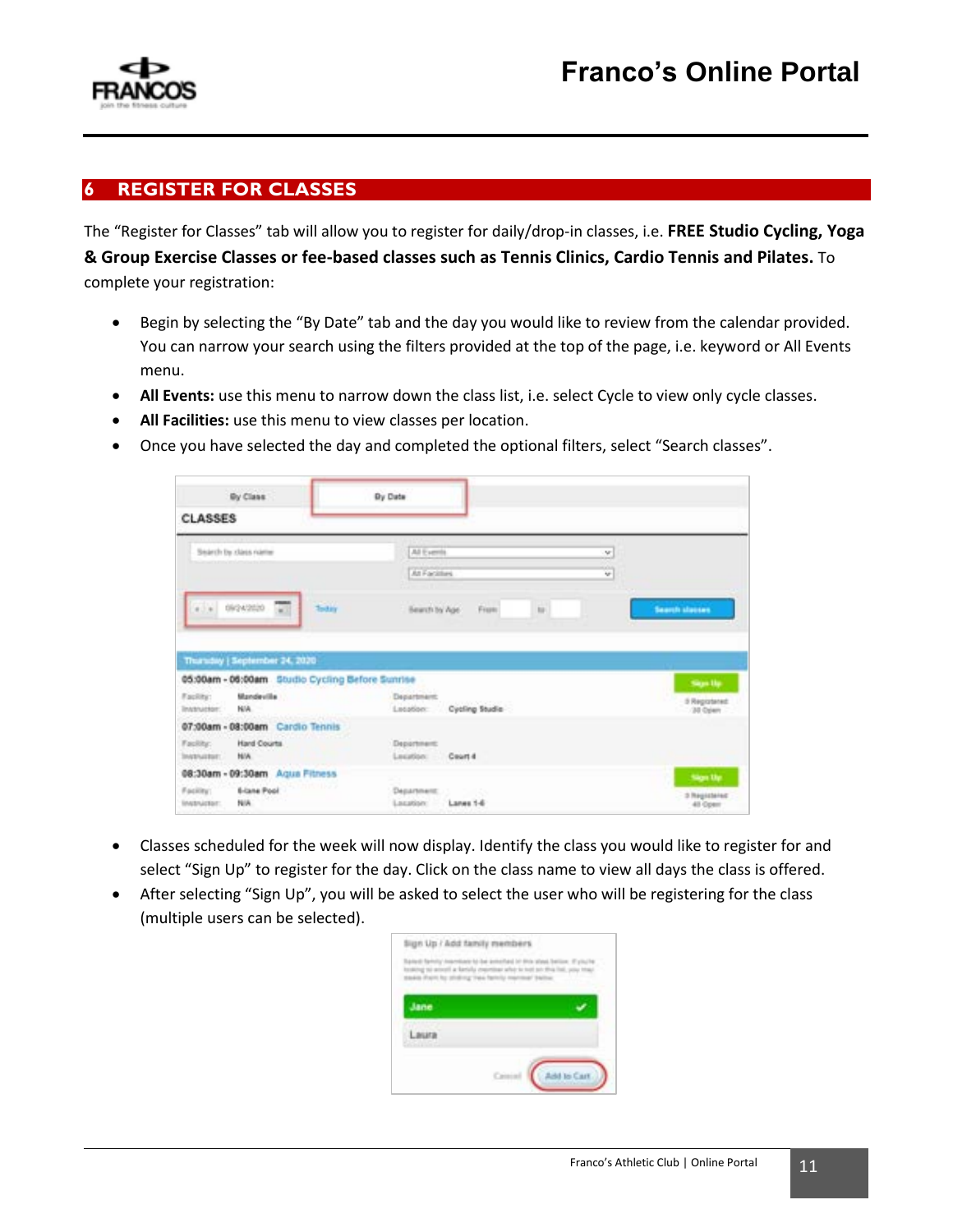

- After selecting the user name, click "Add to Cart" to proceed with your registration
- The program has now been added to your "cart" and payment can be taken (when applicable). Multiple class registrations can be completed prior to completing registration through your cart.
- Select "View Cart" in the top right corner complete your registration

| ᄾ  | <b>View Cart</b>  |                                                               |
|----|-------------------|---------------------------------------------------------------|
| л. |                   | leighin                                                       |
|    | <b>STATISTICS</b> | <b>College Inc.</b><br>the company of the company of the com- |

- In your cart, confirm the class reservation(s) and select the green "Continue to check out" button
- Follow the prompts to enter payment (when applicable) and complete registration
- Once you have completed the cart checkout, the user will be registered for the class and their spot secured on the roster!

| 2 Confirm<br>1 Cart                                                                                                                                                                                                                                 | 3 Walver           | 6 Thank you |        |          |        | Secure<br>Transaction                                                                 |
|-----------------------------------------------------------------------------------------------------------------------------------------------------------------------------------------------------------------------------------------------------|--------------------|-------------|--------|----------|--------|---------------------------------------------------------------------------------------|
| Please review the shopping items you picked out before proceeding the payment<br>- To remove an item, press the to icon on the line you would like to remove<br>- When you are ready to pay, press the "CONTINUE, to Check Out" button on the right |                    |             |        |          |        | 256 Bit Encryption<br>This is the same encryption that banks<br>and credit cards use. |
|                                                                                                                                                                                                                                                     |                    |             |        |          |        |                                                                                       |
|                                                                                                                                                                                                                                                     | <b>Member</b>      | Rensove     | Price  | Quantity | Total  |                                                                                       |
|                                                                                                                                                                                                                                                     | <b>Test Member</b> | ø           | \$0.00 |          | \$0.00 |                                                                                       |
| <b>SHOPPING ITEMS</b><br>Cycle 45 - 5:30pm (09/07/2017)                                                                                                                                                                                             |                    | Sub Total   |        |          | 50.00  | <b>CONTINUE</b> , to Check Out                                                        |

• To navigate back to the home page, select the home icon in the top right corner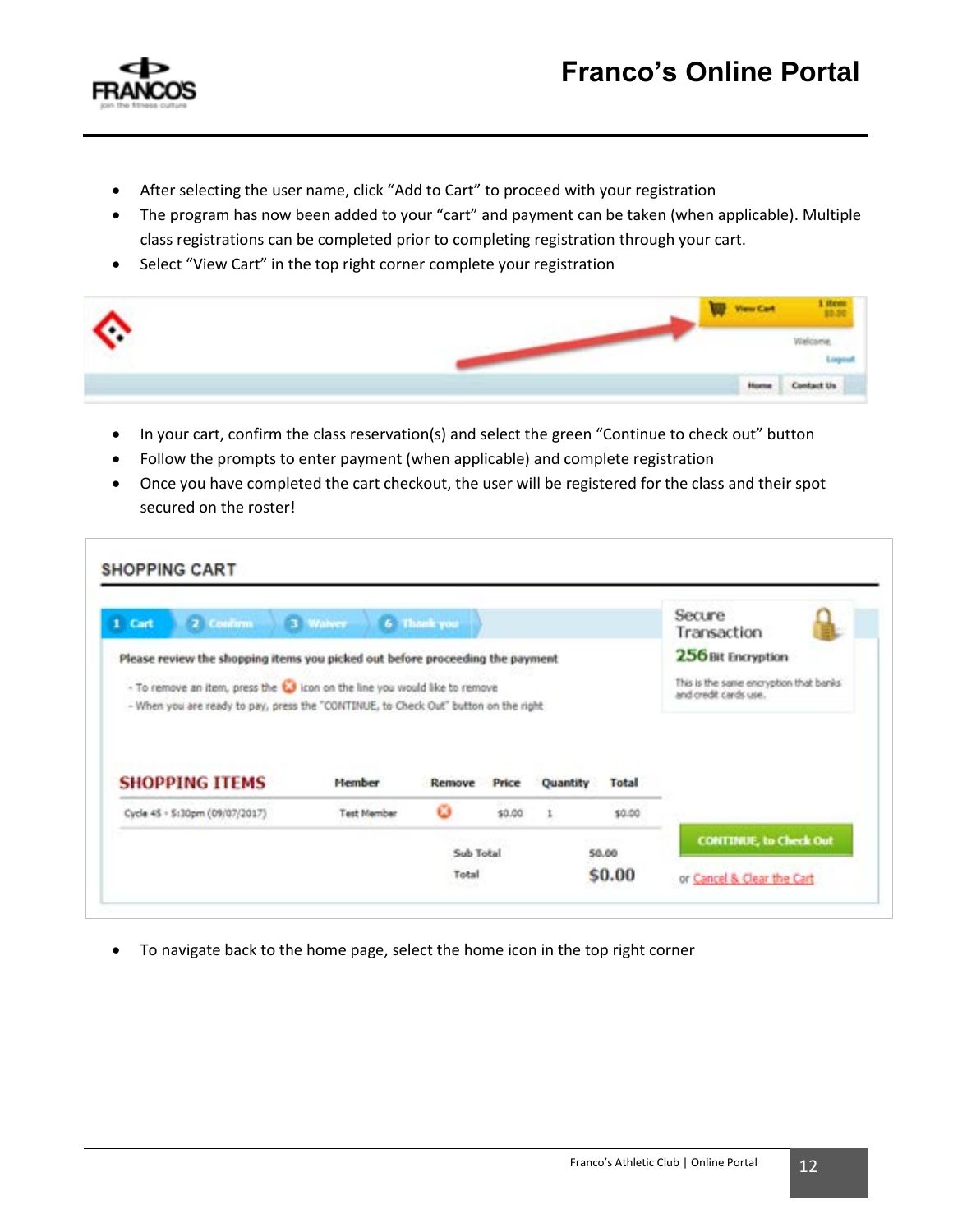

#### **7 VIEW MY STATEMENT**

On the "View My Statement" tab, you can review all charges and payments on your member statement.

- When logged in on a primary account, you can navigate between the statements of linked members by selecting the dropdown to the right of your name – highlighted in yellow in the picture below.
- Statements are organized by month and will show all charges and payments generated in the month selected. To navigate between months, select the month dropdown menu found toward the bottom left side of the statement screen – boxed in red below.

| Colleges                                                              |            | <b>Combined Statement</b>     |                                                                                                        | · ACTIVE                               |             |                 |                    |                       |
|-----------------------------------------------------------------------|------------|-------------------------------|--------------------------------------------------------------------------------------------------------|----------------------------------------|-------------|-----------------|--------------------|-----------------------|
| $\sum_{i=1}^{n}$ Hotel                                                |            |                               | \$1115.00<br>Current Balance                                                                           |                                        |             |                 |                    |                       |
| <b>Q<sub>m</sub></b> View Hy 3rds                                     | No Sosign: |                               | <b>STATISTICS</b><br>Kids Program Pass   8225-00 to cannel an ES/23/2027<br><b>Neight 22 - 1 81.00</b> |                                        |             |                 |                    |                       |
| <b>Register for Programs</b>                                          |            |                               |                                                                                                        |                                        |             |                 |                    |                       |
| Register for Claimer                                                  |            |                               |                                                                                                        | credit card<br>House Charge:           |             |                 |                    |                       |
| 撒<br>View Hy Statement                                                |            |                               |                                                                                                        |                                        |             |                 |                    |                       |
|                                                                       |            |                               |                                                                                                        |                                        |             |                 |                    |                       |
| <b>DE Par My Bill</b>                                                 |            |                               |                                                                                                        |                                        |             |                 |                    |                       |
| <b>Packages</b>                                                       |            | <b>Trans # 10 Short Romer</b> | <b>DECK</b>                                                                                            | <b>Counselos</b>                       | <b>Free</b> |                 | <b>Accord Book</b> | Harch, 2017           |
|                                                                       |            | 5456 Text Heroker             | 83/38/17 1/17pm                                                                                        | Fee For Hols Program Pass March 2017.  | Charge      | <b>Not part</b> | 215.00             | <b>Paument States</b> |
|                                                                       |            | BIS4 Test Herdai              | 83/24/17 1-46am                                                                                        | Plates Private Section 1 hour (K path) | Charge      | <b>Not paid</b> | 426.00             | All Transaction Types |
| hotfication                                                           |            | BESS Test Heriker             | 63/24/17 9:45am                                                                                        | Pliates Dan Session 1 Hr 112 padd      | Charge.     | <b>Not paid</b> |                    | <b>CONTRACTOR</b>     |
| <b>Gal</b><br>ETC. Account Access<br>p.<br><b>Link</b><br>Contact Uni |            |                               |                                                                                                        |                                        |             |                 | 485.00             | Search                |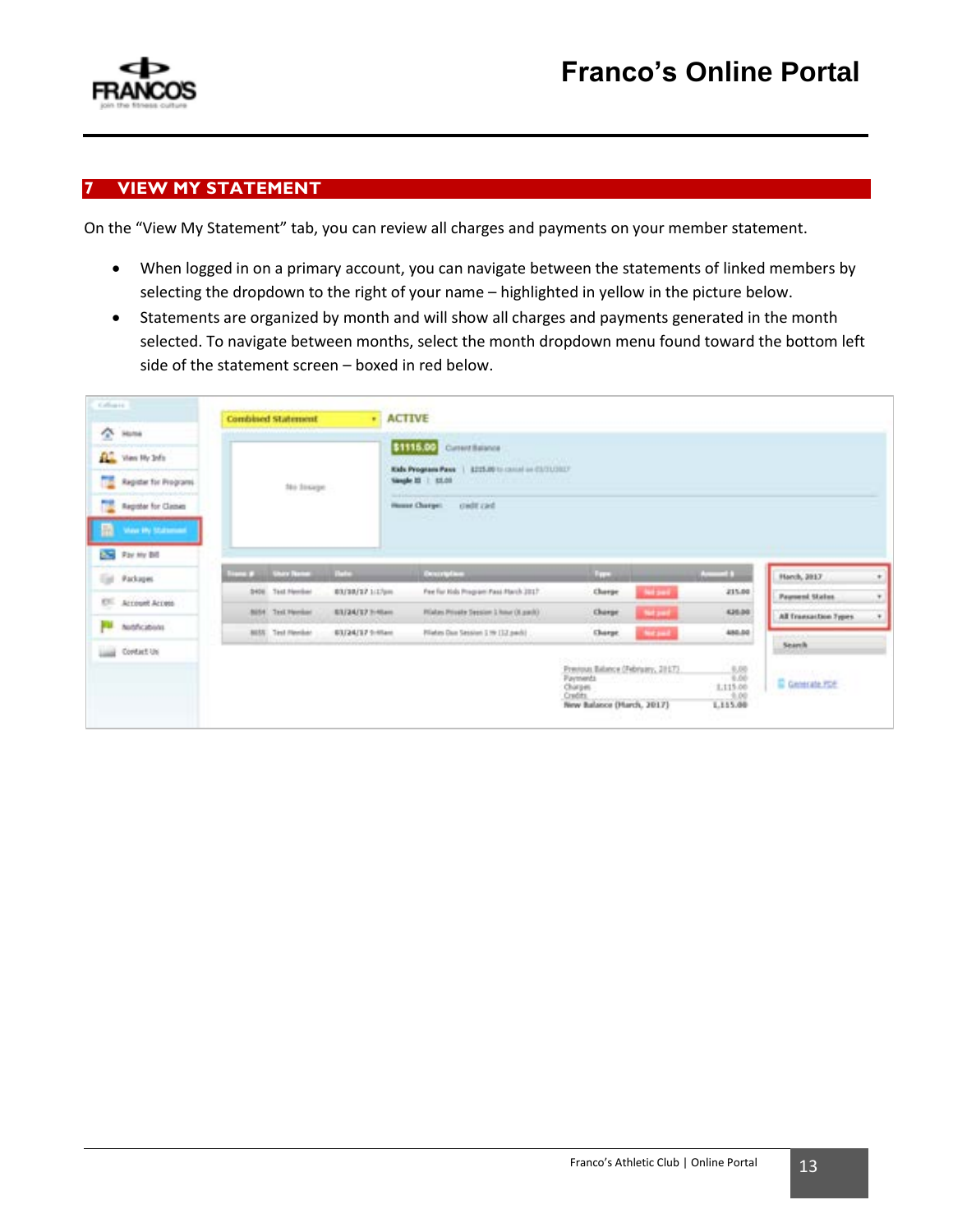



### **8 PAY MY BILL**

Navigate to this tab to pay outstanding balances. To begin, locate the "Select Payment Account" menu. Next, select the payment type you will be using for the transaction. Once the payment type is selected, enter the account information in the fields provided.

| 1 Inter Associate 2 Verly 10 3 Thank You<br>Eriter a payment information and click "Continue"<br><b>Select Payment Account</b> | <b>Sater Payment Aronart</b>                                                                             | Transaction<br>256 Bit Encryption<br>This is the same encryption that be<br>and easily cards use. |
|--------------------------------------------------------------------------------------------------------------------------------|----------------------------------------------------------------------------------------------------------|---------------------------------------------------------------------------------------------------|
| <b>WANT Account</b>                                                                                                            | \$0.00 doe.07/01/18<br><b>III</b> Statement Balance<br>\$5.50 (the 07/29/14)<br><b>U</b> Current Balance | CONTINUE =                                                                                        |

Next, select the payment amount, which will either be "Statement Balance" or "Current Balance". After selecting the balance amount, click on the green "Continue" button to proceed with payment.

| 1 Xater Amount<br><b>Select Payment Account</b> | <b>County Official</b><br>Enter a payment information and click "Continue" | <b>Enter Payment Amount</b> |                      | Secure<br>Transaction<br>256 Bit Encryption<br>This is the sales encryption that backs<br>and overlo cards use. |
|-------------------------------------------------|----------------------------------------------------------------------------|-----------------------------|----------------------|-----------------------------------------------------------------------------------------------------------------|
| Dreft Card                                      | $-9.1$                                                                     | <b>Statement Balance</b>    | \$9.00 min (2/22/14) |                                                                                                                 |
| <b>Tiene on Card </b>                           | Jane Dies                                                                  | <b>P</b> Current Balance    | \$21.50 die 07/29/14 |                                                                                                                 |
| Card Navbers                                    | $+111$                                                                     |                             |                      |                                                                                                                 |
| Exp. Date (MHY)).                               | $11 + 7$ 2011 $+$                                                          |                             |                      |                                                                                                                 |
| Bling Zip Code:                                 | <b>TISAS</b>                                                               |                             |                      | <b>CONTINUE »</b>                                                                                               |

After selecting continue you will be prompted to verify your payment information and complete your payment. You will receive confirmation that your payment was completed and has been posted to your statement.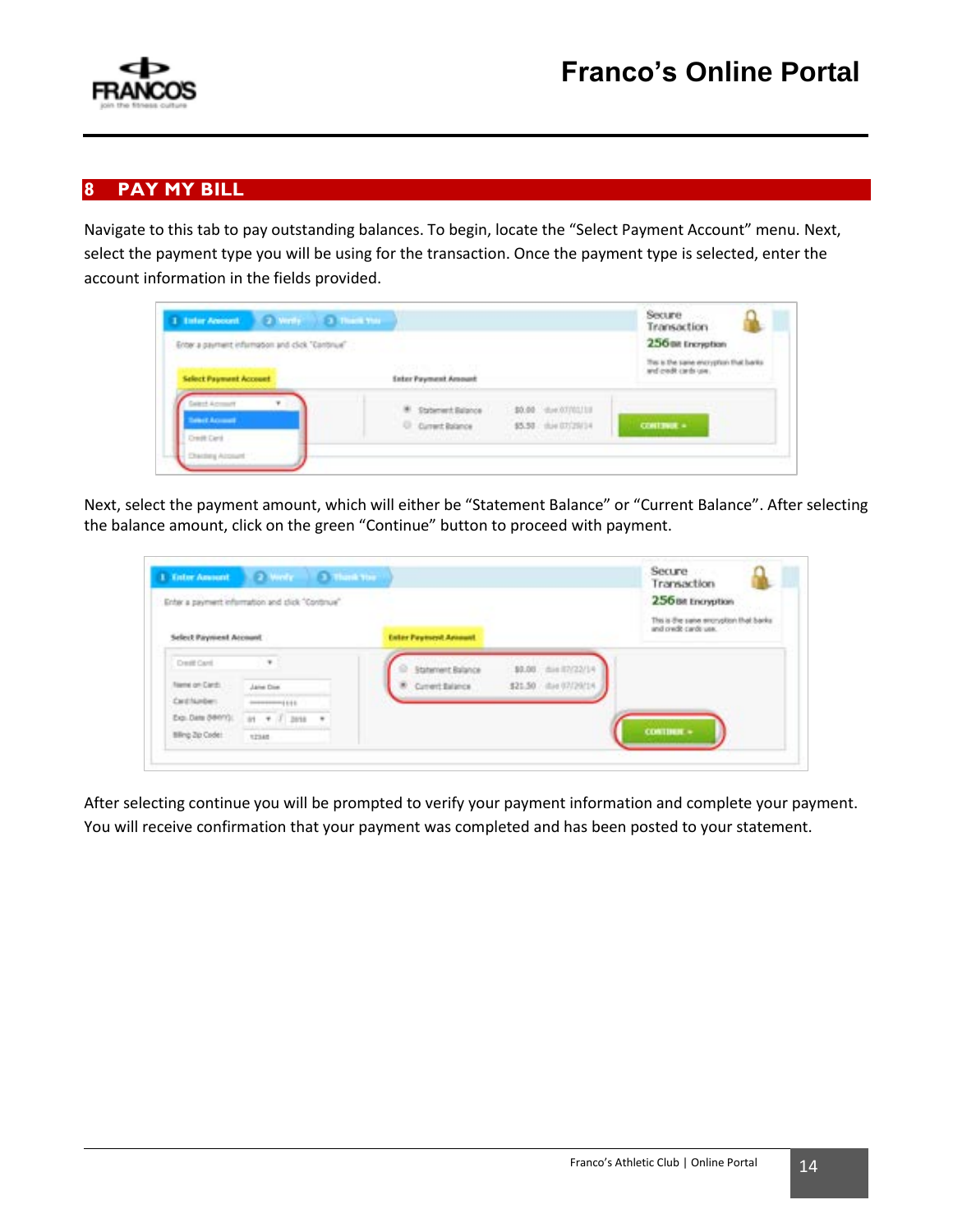

#### **9 ACCOUNT ACCESS**

This tab allows primary account holders to determine what linked members can access on their portals. For example, if a parent is the primary account holder and their children are linked to their account, they have the ability to allow or deny access to specific member portal features on the children's accounts.

The features the primary account holder can allow/deny access to are listed below. Select the feature to allow access and uncheck to deny. Select "Save" in the bottom right to confirm changes.

- 1. *View charges* if unchecked, the "View My Statement" tab is not visible on the member's portal.
- 2. *Register for Classes* if unchecked, the "Register for Classes" tab is not visible and registrations cannot be completed.

| Select the access levels you would like for your account dependants. |                      |                      |                |
|----------------------------------------------------------------------|----------------------|----------------------|----------------|
|                                                                      |                      |                      |                |
| <b>NATIONAL PROPERTY AND INTERNATIONAL PROPERTY</b>                  |                      |                      |                |
| Give access to Everyone I No and                                     |                      |                      |                |
| V. Laura Hendricks                                                   | <b>E</b> Vew Charges | Register for Classes | Account Holder |